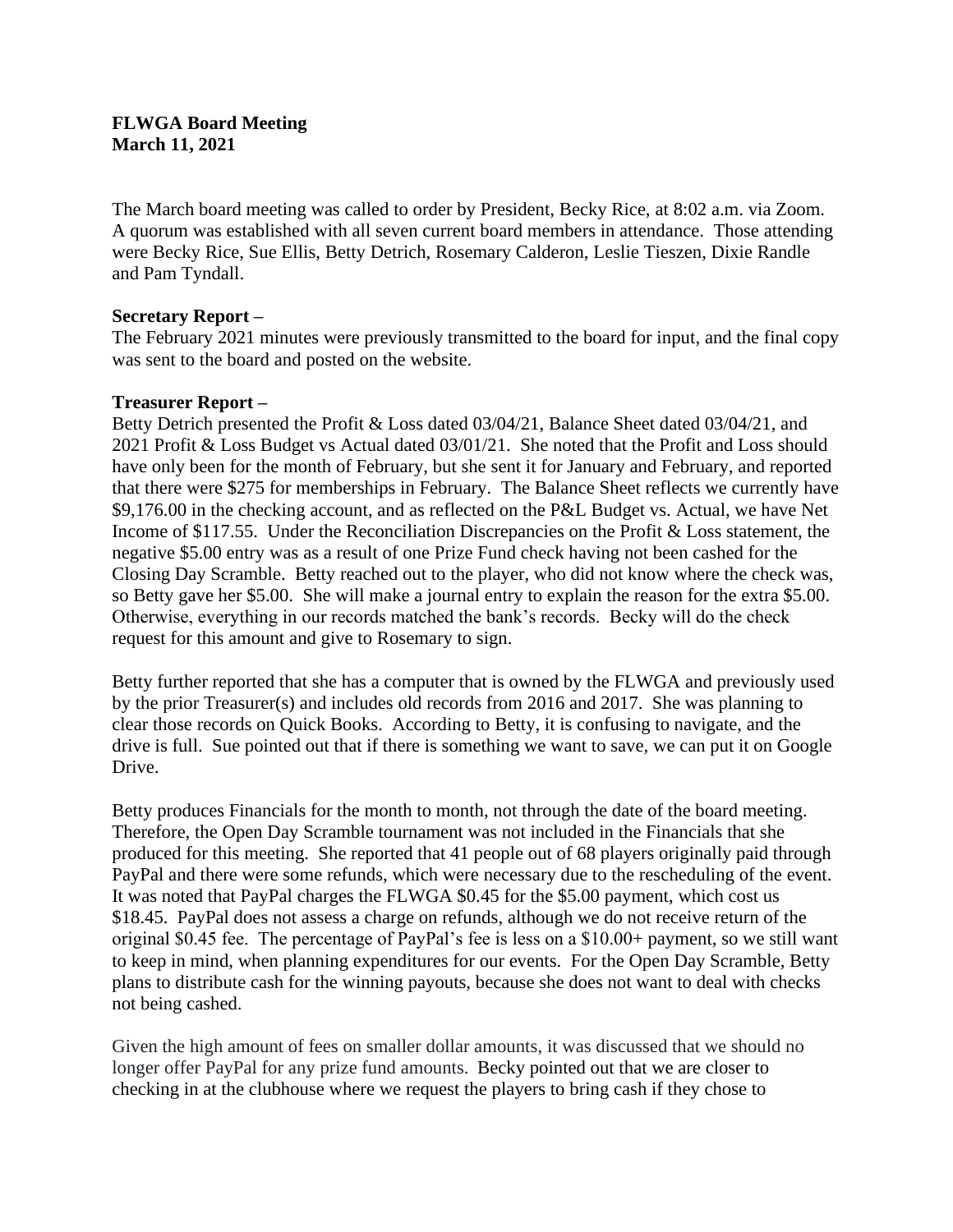participate in the optional game, so we would no longer have the need to utilize PayPal for the nominal entry fee.

## **Membership Report –**

Leslie reported that as of the date of our meeting we have 5 new members for a total of 144 members. We will be dropping one member, who requested to be deactivated. Leslie reached out to her to determine if she wanted to reconsider. She did not. Rosemary said she will also reach out to her and let Leslie know the outcome of her discussion before we actually deactivate her.

## **Golf Director Report –**

Tip of the Week: The Tip of the Week if now being posted on the opening page of the Member Portal.

Opening Day Scramble: The Opening Day Scramble was postponed by a week due to weather. Rosemary reported that we ended up with 66 players. We lost 8 players due to the change in the schedule, but we gained 6 players. Becky reported that we lost an additional 2 players prior to the day of the Scramble, so ended up with 64 players. Rosemary further reported that the Goodie Bags include an autographed book written by one of our members, Amy Puccinelli. Players followed the pandemic protocol much better by staying away from congregating at the clubhouse. She received good comments about the organization of the tournament, including that they liked the range balls being out and ready on the practice range. Becky pointed out that this will only occur on tournament days. Also, pace of play was better.

Member-Member Tournament: This tournament is coming up on April 7. Rosemary sent out a notice describing the Member-Member Tournament and how players may participate. Players have started lining up their playing partners, and Pat Dunmore and Petra Vandergriend are working hard on this event.

Exchanges: The first exchange is on April 27 at Oak Hollow.

Monday Playday: Monday playday start time will be changed to 4:30 p.m. Sixteens players signed up for last Monday, and she had 2 no shows, who did not call her to let her know. Rosemary followed up with them to let them know they were missed and hope they were well. The players are not happy about the time change, and we may lose participation due the change in starting time. Since it is an official playday, she also advised the players that there is no reorganizing of assigned tee time playing partners.

Ringer Cards: Ringer cards are now available in the clubhouse.

Ambassador Program: Rosemary is working on getting the Ambassador Program off the ground. We have 5 new members to whom Rosemary will reach out. Becky pointed out that the coordinators should be receiving notification of new members, and Leslie confirmed that she is sending them notification. Also, Dianne Dunn will reach out to assist them in building a handicap on our site if they have a handicap somewhere else.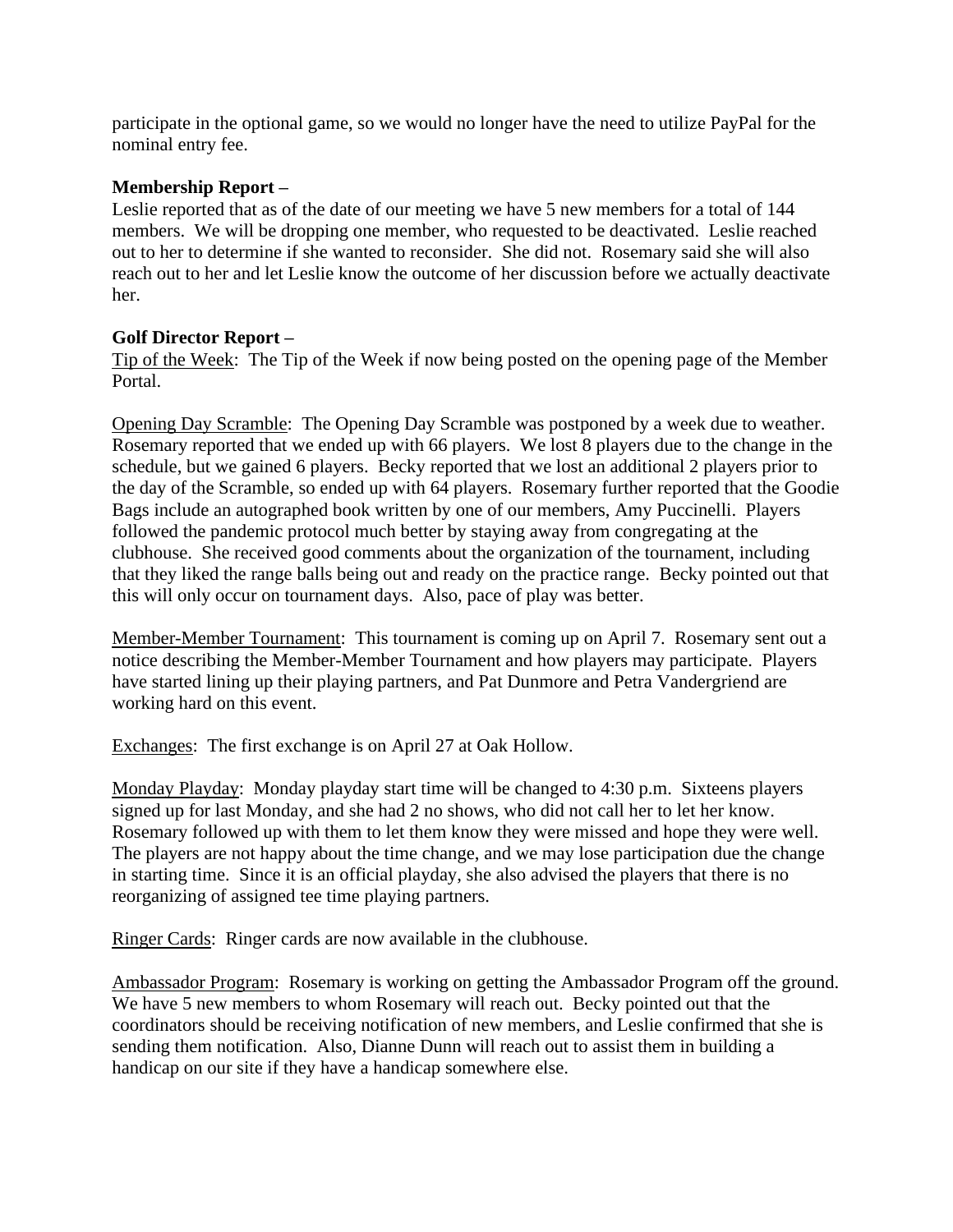Additional Discussion: Becky advised that there is no signup on the web site for the Member-Member Tournament. Rosemary will reach out to the tournament chairs who should work with Sue to get the signup page requirements complete. Becky indicated that an announcement to the membership on signup should not go out until the signup page is complete.

Betty inquired who distributes winnings for the tournaments. Rosemary stated that she will do it or coordinate the distribution. It was determined that Rosemary and Betty will distribute the Open Day Scramble winnings. Betty will prepare the envelopes.

# **President Report -**

Year End Financial Review: Becky reported that Edna Adams submitted the 2020 year end financial review to her on January 8, 2021. She apologized for not bringing it up in the last meeting so that the Board members were made aware and so it would be part of the February meeting minutes. Therefore, she was announcing it now so that it could be included in the minutes. There were 3 instances where approval of 2 board members had not been obtained for certain expenses. They were all legitimate expenses, and given the challenges of a year during a pandemic, it was not surprising. Otherwise, all else was in order. The report was sent to all board members on January 8<sup>th</sup>.

FLWGA Member Survey: The survey was completed by 42 members (30%). Results were summarized and sent to the board on February 21<sup>st</sup>. Becky requested that Sue convert the summary document to a PDF and post it on the Member Portal, and that she would advise that it was located there in her monthly President's message.

In response to the survey, several members commented that we should spend more on golf events, and they were willing to spend more out-of-pocket on social rather than golf. The current budget provides for 37% to be spent on social and 26% on golf. Since we tend to get sponsors for our 2 big social gatherings, Becky wanted us to discuss certain budget changes as follows:

- Add \$300 to the Member-Member, Summer, Halloween, and Closing Day tournaments. This may allow us to pay or supplement the prize fund and/or lunches, when we are out of Pandemic mode, and may eliminate the need to collect for these items by check or PayPal.
- Add \$200 to the 9 Hole Tournament.
- Lower the Welcome Back party by \$400 to \$600.
- Lower the Holiday Party by \$500 to \$1,000.
- These changes would take our allocation to 23% for Social and 42% for Golf.

Becky suggested the additional monies on tournaments be used for prize funds (during Pandemic style play) or a reduced cost or pay for lunch. Do we need goodie bags for each tournament? If we do want to provide goodie bags, she suggested we include golf-related items, since the expenditure toward golf activities was indicated. However, how the monies are used would be up to the tournament chairs / Golf Director.

We also have a Net \$500 increase change in budget spending due to the savings in software.